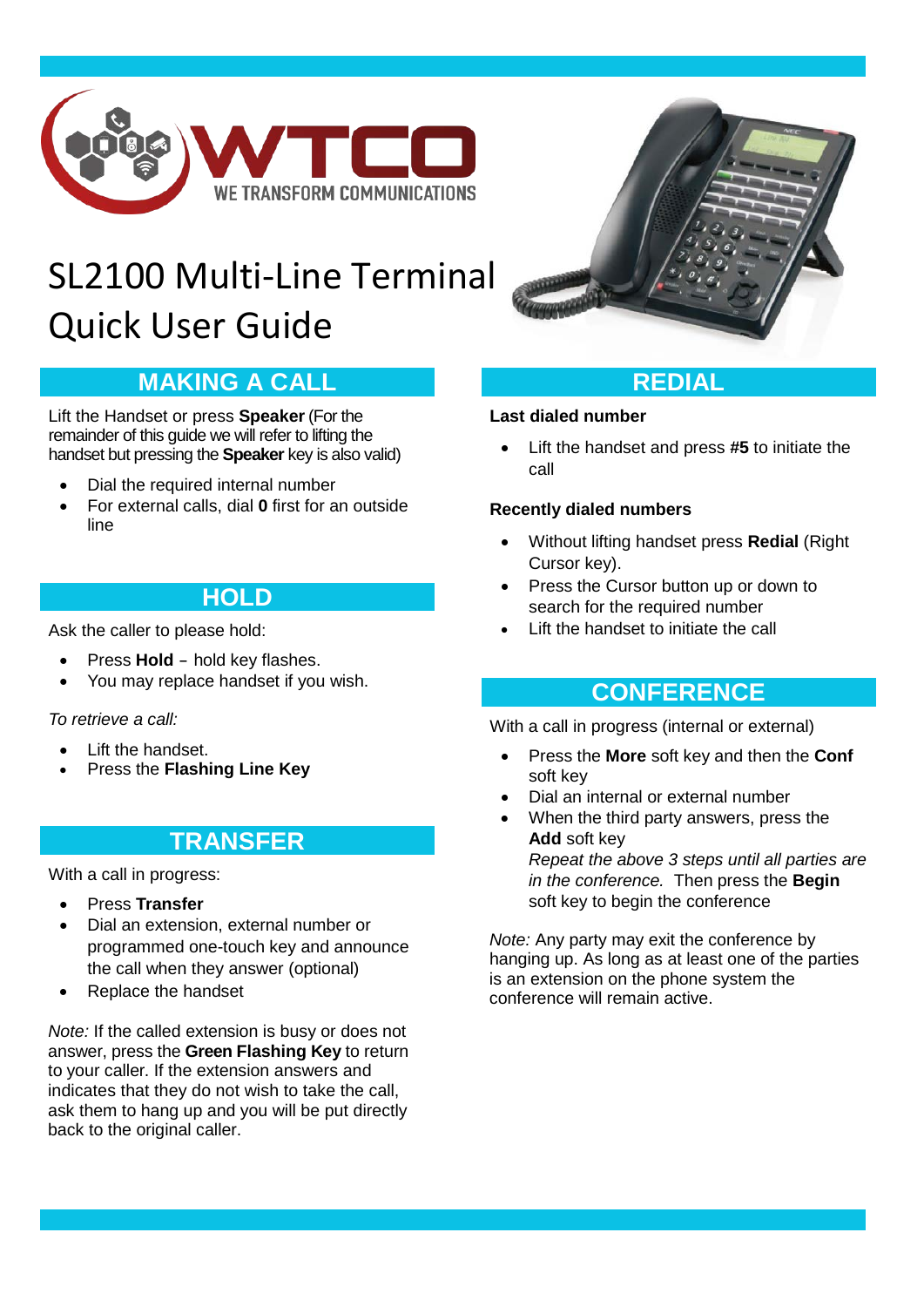# **CALL PICK UP**

To answer a ringing extension in your group:

• Lift the handset and dial **\* #**

To answer a call ringing at a specific extension:

• Lift the handset and dial **\* \*** plus the other extensions number

# **CALL PARK**

To park a call in the system and retrieve from any other extension

- Ask the caller to hold then press **Transfer**
- Dial the Call Park access code **#6**
- Enter a park position (01-64)

Call or Page the desired staff member to retrieve the call from the allocated park position.

*Note:* If the park position you select is in use you will receive busy tone.

*To retrieve a parked call*

- Dial the Answer Park access code **\*6**
- Enter a park position (01-64)

*Note:* If the parked call is not picked up it will recall to the original extension.

### **PAGING**

Allows a user to page all digital handsets.

• Lift the handset and dial **\*10**

### **VOICE CALL ANNOUNCE**

Allows the caller to make the receiver's digital phone automatically answer the internal call and go directly to speaker/hands free.

- Lift the handset and dial the extension number
- Press **Voice** soft key *or* dial **1** while the other phone is still ringing and speak over the intercom

# **AUTO HANDSFREE ANSWER**

Incoming internal calls to the digital extension are automatically answered and put on hands free/speaker.

*To Activate:*

- Press the Speaker key and dial **721**
- *To Cancel:*
	- Press the Speaker key and dial **723**

# **VOICEMAIL**

#### **To access your mailbox and retrieve messages:**

- Push the **VM** soft key, or
- Lift the handset and dial **\*8**

#### **To record a greeting for your mailbox:**

Access your mailbox, then using the soft keys below the display select:

- **Greet,**
- **Gr1, Gr2 or Gr3,**
- **Rec**
- Speak into the handset after the tone.
- Once you are done recording press **#**

*Use the* **Lstn** *soft key to playback the greeting*

#### **To forwards calls to your mailbox:**

when your extension is busy or after the no answer timer expires

- Press the Speaker key and dial **744**
- Dial **1** to set
- Dial the destination number **199**
- Press **Speaker** to store

#### *To Cancel:*

• Press the Speaker key and dial **744**

Dial **0** to cancel.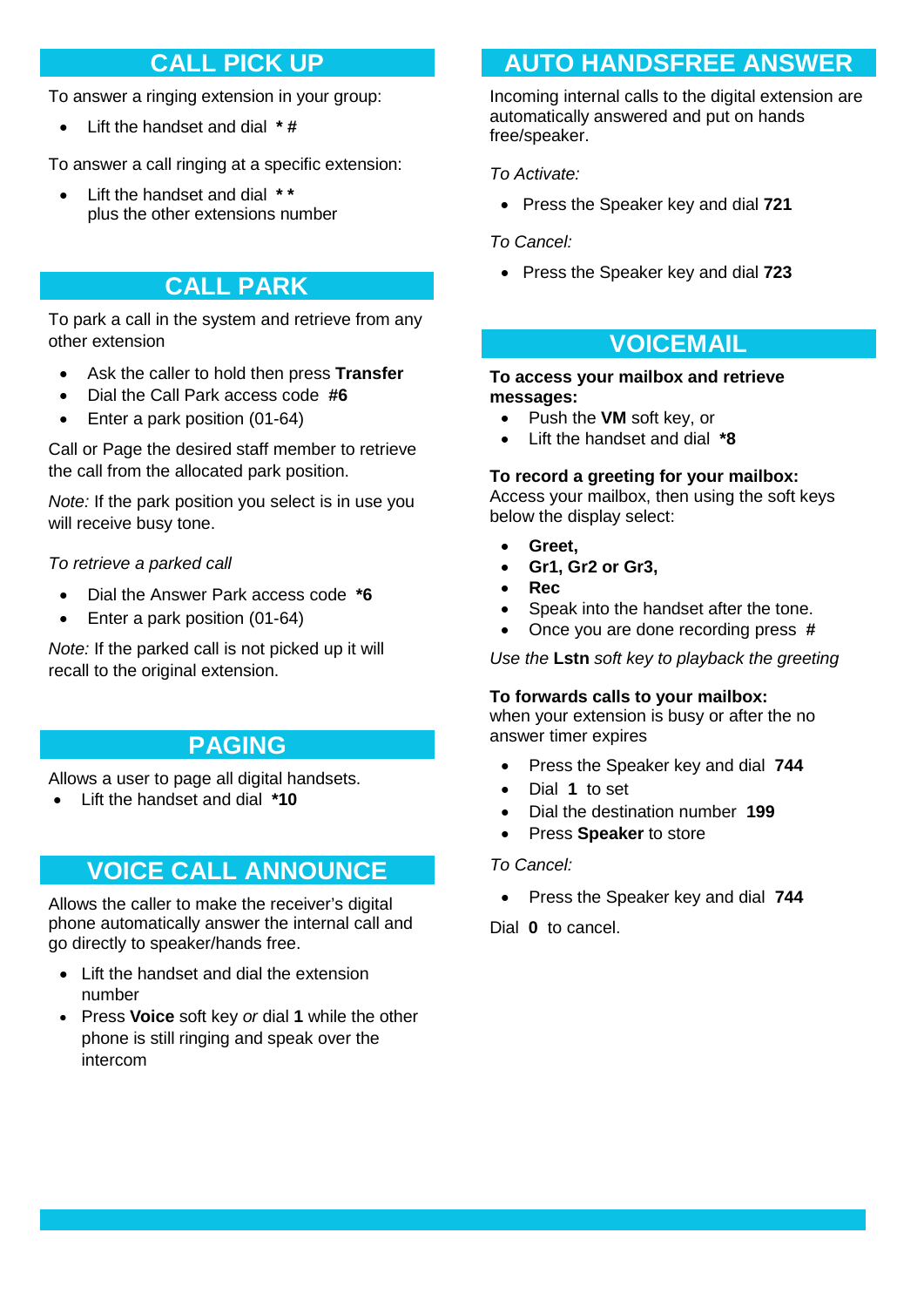### **SPEED DIALING**

#### **To dial a system speed dial:**

- Lift the handset
- Dial **#2**
- Dial the 3 digit speed dial location (000  $\sim$ 899)
- *- Or* Without lifting the handset,
- Press **Directory** (Down Cursor key)
- Press the Cursor button up or down to search for the required number
- Press the lift the handset to initiate the call

### **To add a system speed dial:**

- Press the Speaker key and dial **753**
- Dial the speed dial location  $(000 \sim 899)$
- Dial telephone number you want to store (up to 24 digits)
- Press **Hold** to store
- If desired, enter name using dial pad
- Press **Hold** to store

*Note:* To move the cursor right press **#** , to move the cursor left press **Clear/Back**

# **EXTENSION NAME**

To edit the displayed extension name of any extension

- Press the **Speaker** key and dial **700**
- Enter the number of the extension to change
- Enter the name using the dial pad
- Press **Hold** to store

*Note:* To move the cursor right press **#** , to move the cursor left press **Clear/Back**

### **PROGRAMMING ONE-TOUCH KEYS**

To program an extension or an external number into a vacant function key

- Press the Speaker key and dial **751**
- Press an available Function key
- Dial the *One-Touch* service code **01**
- Enter either an extension number or external number, including 0 for an outside line
- Press **Hold** to store

*Service Code* **00** *will erase data from function key*

### **LCD**

To adjust the display contrast

- Press **Menu** (Center Cursor Key)
- Dial **21** and press the **Select** soft key
- Use the cursor button up or down to adjust the display contrast

# **SPEAKER/RECEIVER VOLUME**

To adjust the speaker/receiver volume

• Press the Cursor key up or down during a phone conversation

### **RINGER VOLUME**

To adjust the ringer volume

Press the Cursor key up or down while the phone is ringing

# **KEY PAD TONES**

To activate key pad tones

• Press the Speaker key and dial **724** to turn On/Off

### **CLOCK**

To change the time displayed on all handsets

- Lift the handset and dial **728**
- Enter the time in 24hr format (e.g. 9am 0900)
- Confirmation tone will be heard after entering the digits, then replace the handset

### **BACKGROUND MUSIC**

To listen to the background music source through the loud speaker of a digital handset

• Press the Speaker key and dial **725** to turn On/Off